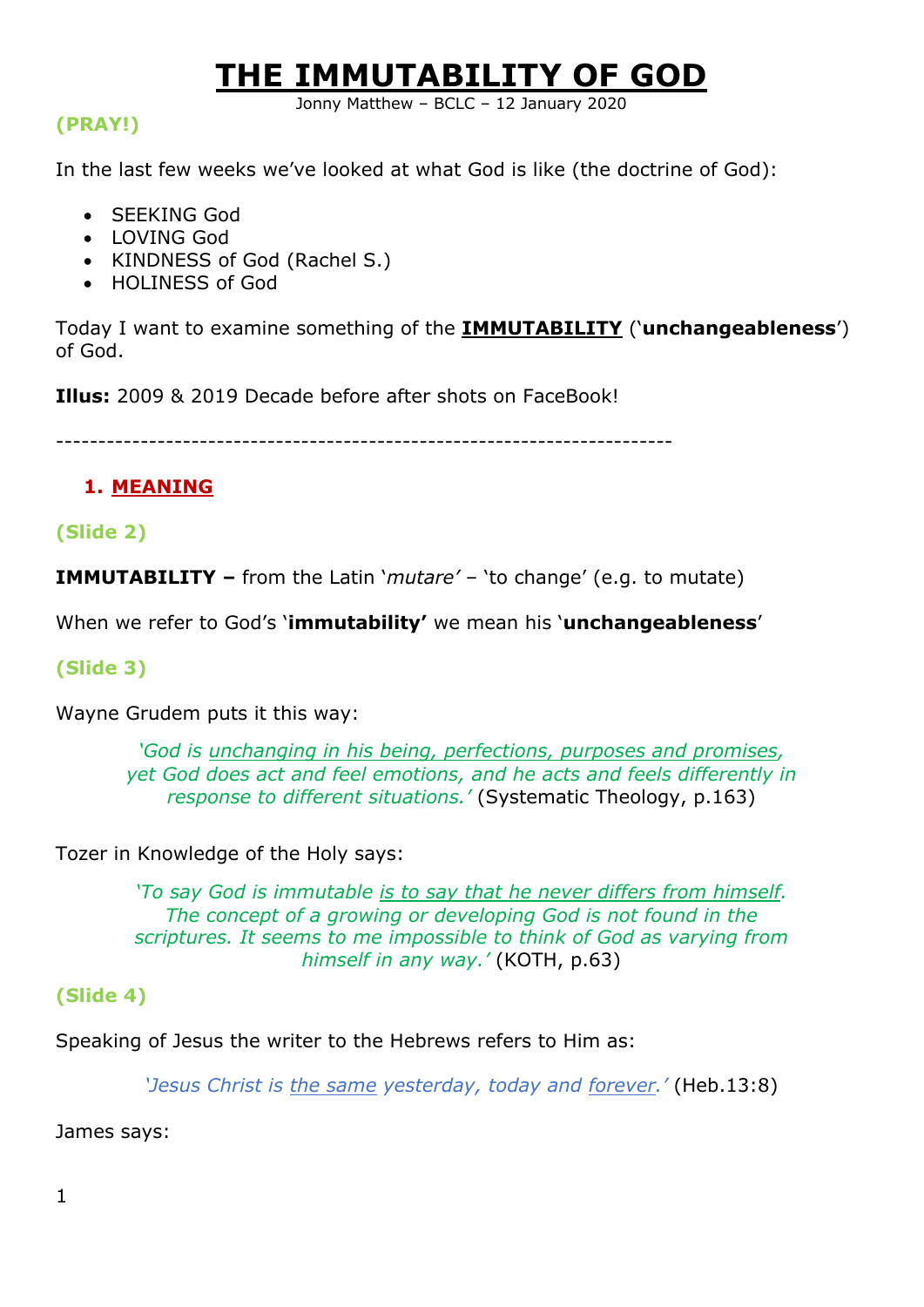*Every good and perfect gift is from above, coming down from the father of the heavenly lights, who does not change like shifting shadows.'* (James 1:7)

Malachi writes:

*'I the LORD do not change.'* (Mal.3:6)

It seems clear then the Bible presents God as being immutable – unchanging. In this respect – just like his holiness, his love and his kindness – he is absolutely and essentially 'other' (different) than we are.

-----------------------------------------------------------------------------------------------

## **(Slide 5)**

To unpick this further I want to look at two aspects of God's unchangeableness:

- 1. **God is immutable in his BEING** (who he IS, in HIMSELF
- 2. **God is immutable in his DOING** (plans & purposes: what he DOES, his WILL)

-----------------------------------------------------------------------------------------------

### **(Slide 6)**

## **2. GOD IS IMMUTABLE IN HIS BEING** (who He is)

#### David writes in Psalm 102:25-7

*'In the beginning you laid the foundations of the Earth, and the heavens are the work of your hands. They will perish, but you remain; they will all wear out like a garment. Like clothing you will change them and they will be discarded. But you remain the same, and your years will never end.'* 

#### Charles Hodge writes:

*As an infinite and absolute Being, self-existent and absolutely independent, God is exalted above all the causes of and even above the possibility of change…So God is absolutely immutable in his essence and attributes.'* (Systematic Theology (Abr.), p.143)

### **(Slide 7)**

People are fickle and prone to change – more on this later – This means they cannot always be relied upon. God, however, is immutable in His being – i.e. His essence, His nature, His character, all remain the same. Hence His name:

*'I AM who I AM' (Exodus 3:14)*

'Very truly I tell you,' Jesus answered, 'Before Abraham was born, I AM!' *(John 8:58)*

Covenant College MTP 'Doctrine of God' says: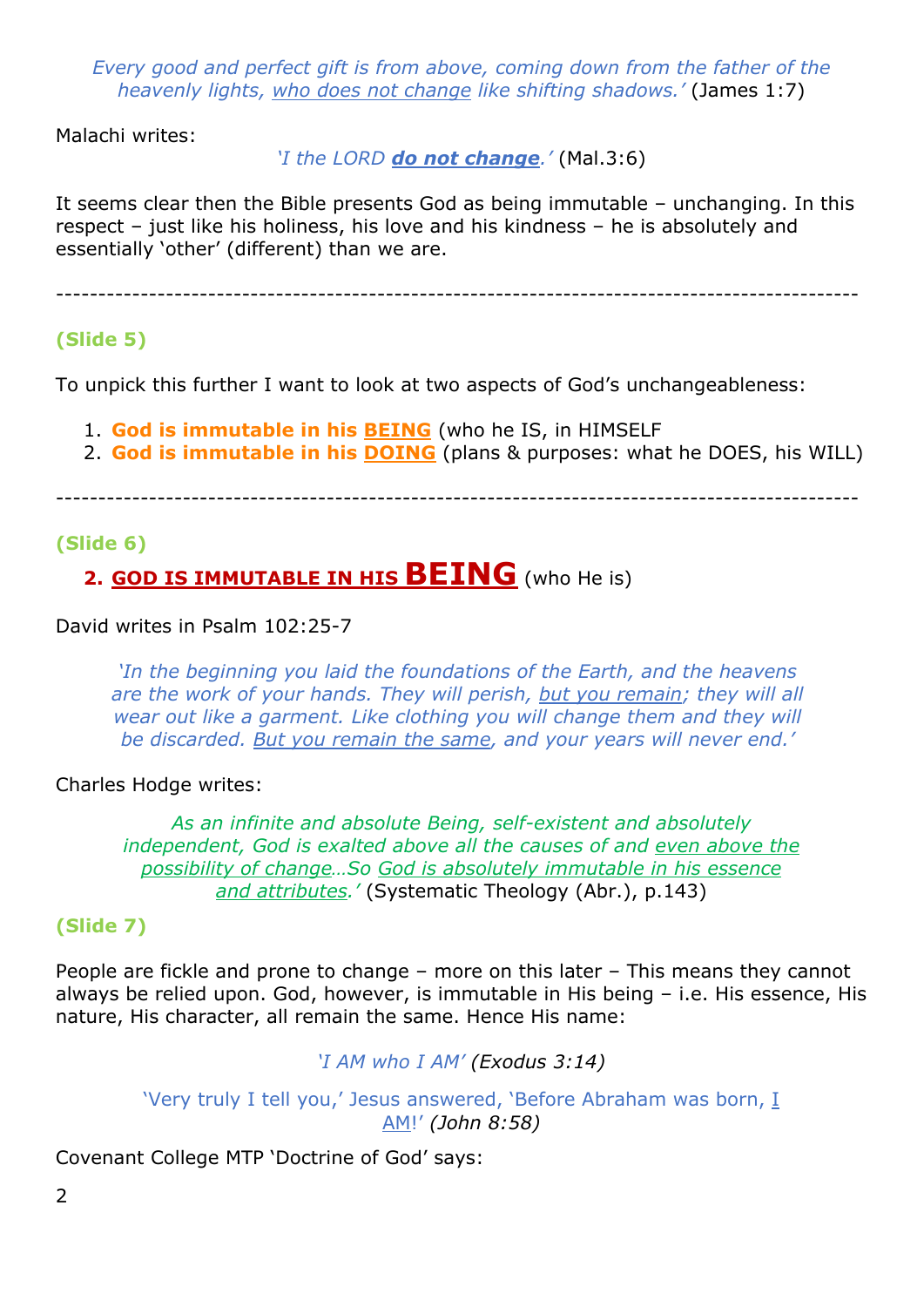*'God cannot become anything other than what He is. He already is all that He ever will be, and He has always been so.'* (Sec.5, p.32)

God was, is presently and always will be who He is and how he's always been – I AM!

**(Slide 8)**

## **GOD IS IMMUTABLE BUT ACTIVE**

A common mistake, when studying this subject, is to confuse God's immutability with some kind of immobility or inactivity.

The fact that God's being and purpose do not change, does not mean that He is like a statue – inactive, immobile and devoid of interaction with His people.

The Bible clearly portrays God as being alive and actively working out His plans in the Earth:

*'I make known the end from the beginning, from ancient times, what is still to come. I say: My purpose will stand, and I will do all that I please. From the east I summon a bird of prey; from a far-off land, a man to fulfil my purpose. What I have said, that will I bring about; what I have planned, that I will do.'* (Isaiah 46:10-11)

These verses portray God is being both **ETERNAL** (i.e. existing outside of time and its effects) and **IMMANENT** (i.e. actively present in the here and now).

God is not an **absentee creator** who spoke the world into being and then stood back to let an inevitable process take its course (watchmaker). God's plans and purposes are set and unchangeable – they are immutable – but He is constantly interacting with mankind in order to bring about those plans and purposes.

*'In Him we were also chosen, having been predestined according to the plan of Him who works out everything in conformity with the purpose of his will.'* (Ephesians 1:11)

So, God is immutable in his BEING, but He is also immutable in his plans/purposes!

-----------------------------------------------------------------------------------------------

## **3. GOD IS IMMUTABLE IN HIS DOING** (his plans & purposes)

David writes in Psalm 33

*'The LORD foils the plans of the nations; he thwarts the purposes of the peoples. But the plans of the LORD stand firm forever, the purposes of his heart through all generations.'* (vs.10-11)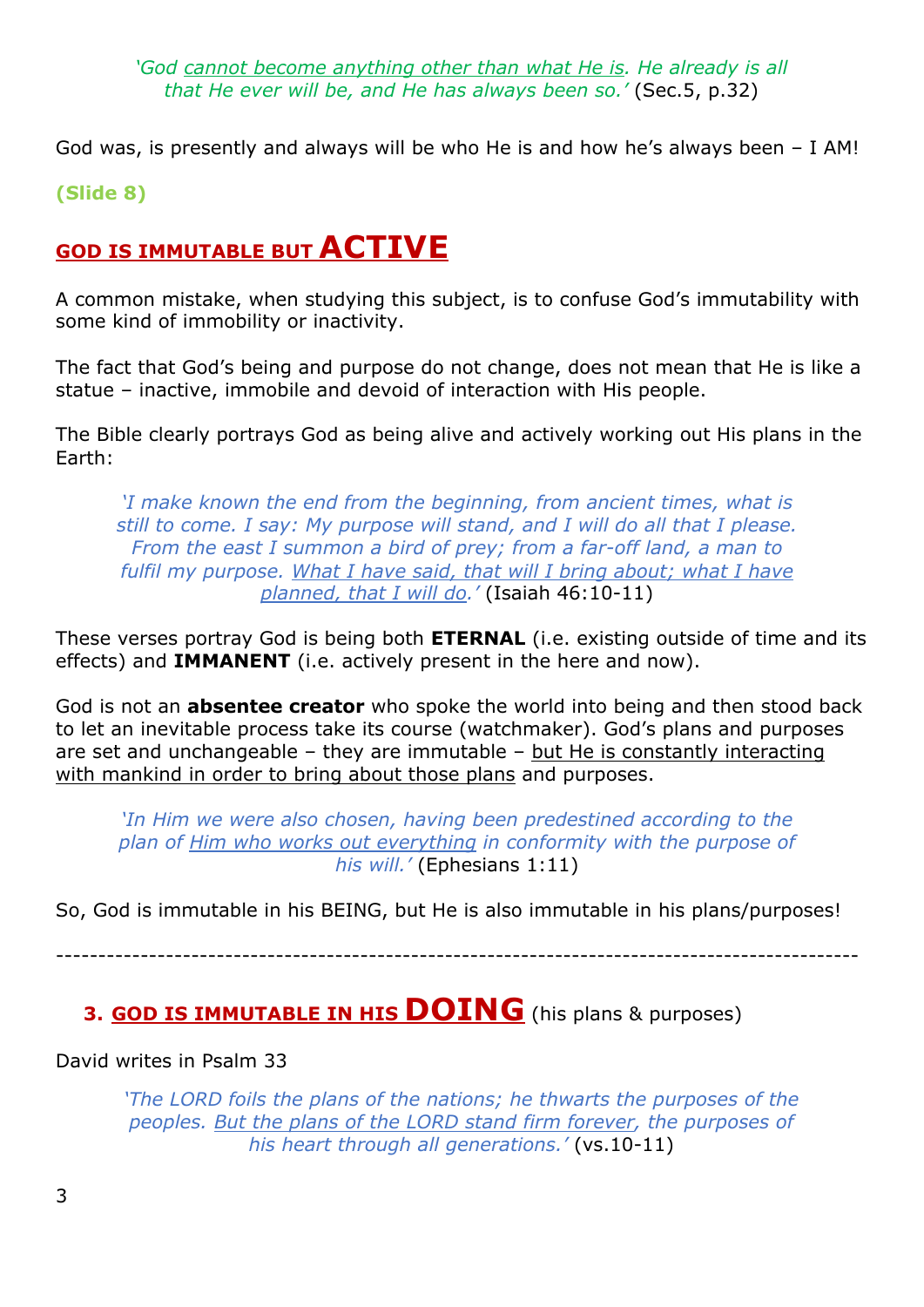#### Hebrews 6:17-18

*'Because God wanted to make the unchanging nature of his purpose very clear to the heirs of what was promised, he confided it with an oath. God did this so that…we who have fled to take hold of the hope offered to us may be greatly encouraged.'*

#### **(Slide 10)**

God is not only unchanging in his *nature*, his being, but also in his *plans and purposes* for humanity and for the Earth.

What a joy and a comfort to know that God is in complete and unshakeable control of all that happens to us – nothing escapes his notice, nothing happens without his knowledge, nothing surprises Him or can threaten His plans.

Steve said last week:

*'Everything that comes into our lives is God-filtered.'*

God is truly sovereign – not only in his nature but also in the outworking of his purposes.

Charles Hodge writes:

*'This sovereignty of God is the ground of peace and confidence for all his people. They rejoice that the Lord God omnipotent reigneth, and that neither necessity, nor chance, nor the folly of man, nor the malice of Satan controls the sequence of events and all their issues. Infinite wisdom, love and power belong to Him, our great God and Saviour, into whose hands all power in heaven and on Earth has been committed.'*  (Systematic Theology (Abr.), p.164)

-----------------------------------------------------------------------------------------------

So:

- 1. **God is immutable in his BEING** (who he IS, in HIMSELF
- 2. **God is immutable in his DOING** (plans & purposes: what he DOES, his WILL)

What difference does this make to us? How does it help us in our everyday lives to know that God is unchanging?

-----------------------------------------------------------------------------------------------

#### **(Slide 11)**

#### **4. IMPLICATIONS OF GOD'S IMMUTABILITY**

- 1. See the **glory of God** in his immutability
- 4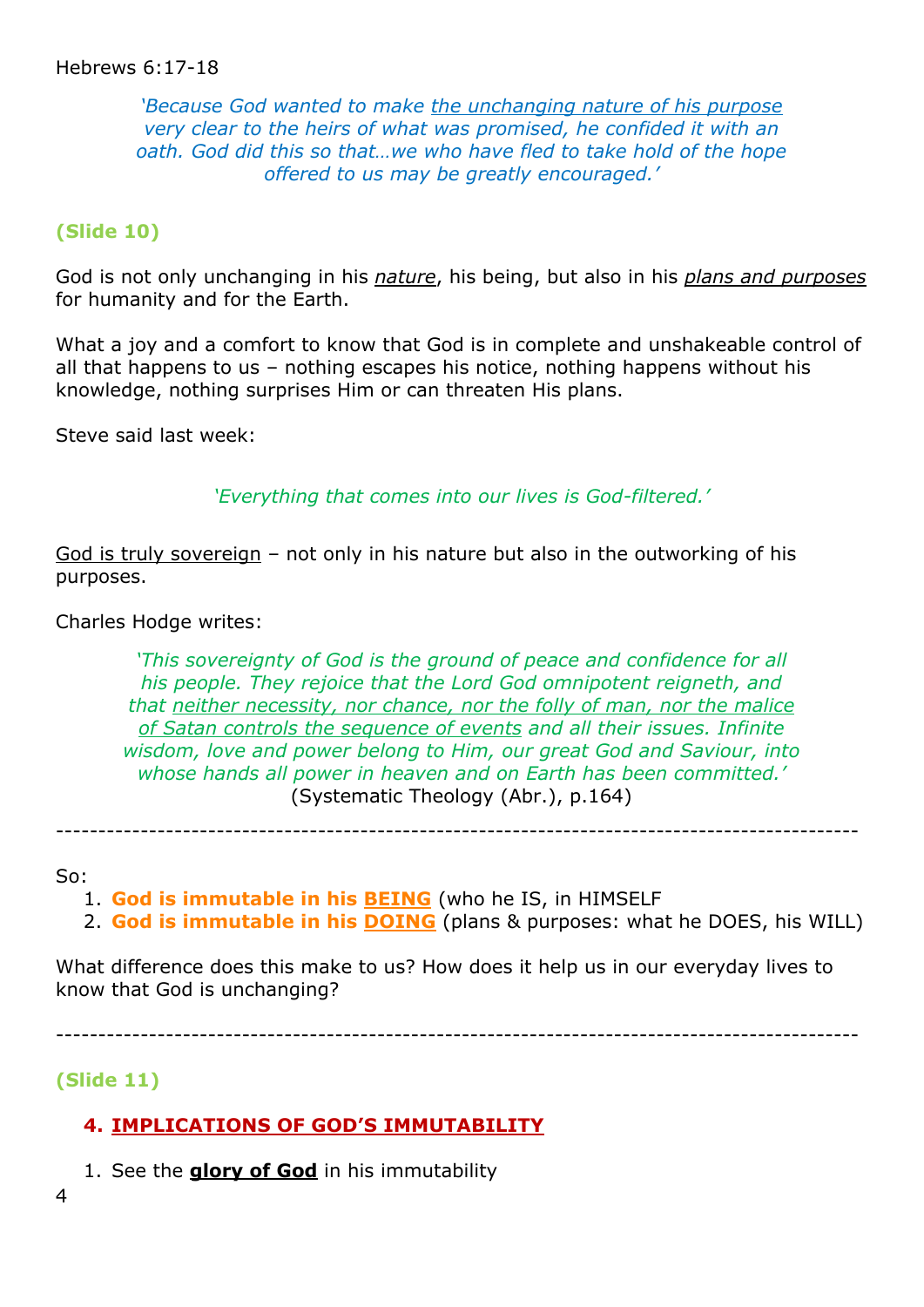- 2. See the **vanity of mankind** in their changeableness
- 3. Take **comfort from being a child** of the unchangeable One

#### **1) THE GLORY OF GOD IN HIS IMMUTABILITY**

#### **(Slide 12)**

#### Daniel 4:34-35

*'His dominion is an eternal dominion; his kingdom endures from generation to generation. All peoples of the earth are regarded as nothing. He does as he pleases with the powers of heaven and the peoples of the Earth. No one can hold back his hand or say to him: 'What have you done?''*

#### Romans 11:33-36

*'Oh, the depths of the riches of the wisdom and knowledge of God! How unsearchable his judgments, and his paths beyond tracing out! Who has known the mind of the Lord? Or who has been his counsellor? Who has ever given to God that God should repay him? For from Him and through Him and to Him are all things. To Him be the glory forever! Amen.'*

#### **(Slide 13)**

#### Barnes writes (Notes on the New Testament)

*'God is not like the sun. With him there is no variableness, not even the appearance of turning. He is always the same, at all seasons of the year and in all ages; there is no change in his character, his mode of being…what he was millions of ages before the worlds were made, he is now; what he is now, he will be countless millions of ages hence.'*  (Notes on the New Testament, Vol.10, p.28)

This knowledge – of our unchanging magnificent God – drives us to:

- Worship
- Prayer
- Obedience

#### **(Slide 14)**

#### **2) THE VANITY OF MAN IN HIS CHANGEABLENESS**

One of the greatest benefits of understanding something of God's immutability, is the light it sheds on our own fickleness and changeability.

- We are constantly at the beck & call of our emotions God is unchangeable
- We are full of self-doubt & questioning God is utterly stable in Himself
- We are wavering & labile (up & down) God is certain of himself & his plans
- We worry about the future God has set it in place from eternity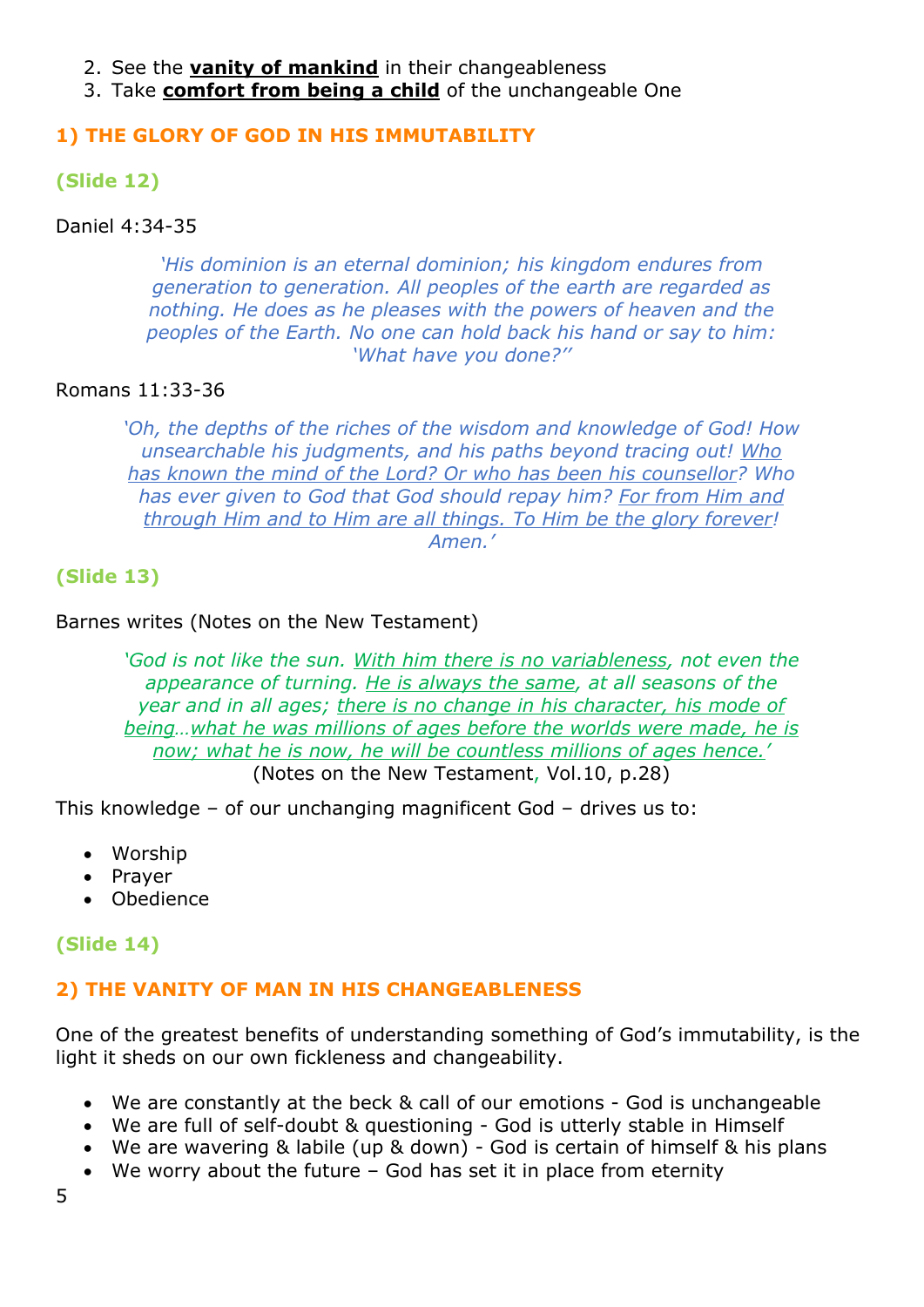- We fret about what might happen God has ALREADY filtered everything that *will* happen to us! (Steve Greening quote again!)
- We make resolutions & change almost daily God is concrete, set & inimitably sure; he's immutable in his nature & plans – all of them, always & forever!

The root of most, if not all, human problems is the human mind – we think wrongly

We need to have in mind an eternally loving & unchangeable father who loves us!

Proverbs 3:5-6

*5' Trust in the Lord with all your heart and lean not on your own understanding; 6in all your ways submit to him, and he will make your paths straight.'*

The eyes, mind and perception with which we view the world, our lives and everything in it are flawed by our changeableness and limitations – GOD IS NOT…

So, let's… (Hebrews 12:3)

*'consider him (Jesus) who suffered such opposition from sinful men So that you will not grow weary and lose heart'*

#### **(Slide 15)**

#### **3) TAKE COMFORT FROM BEING A CHILD OF THE UNCHANGEABLE ONE!**

#### James 1:17

*'Every good and perfect gift is from above, coming down from the father of the heavenly lights, who does not change like shifting shadows. He (this eternal, loving, unchanging father of ours!) chose to give us birth through the word of truth, that we might be a kind of firstfruits of all he created.'*

God brought about your conception & birth as part of His unchanging purpose

1 Tim.2:19

*'Nevertheless, God's solid foundation stands firm, sealed with this inscription: 'The Lord knows those who are His.'* 

#### **(Slide 16)**

'KNOWS' – ginosko ( $\gamma$ iv $\omega$ σκ $\omega$ ) ·

**Thayer** – p.117: *'to know one, his/her person, character, mind & plans.'*

**Vine** – p.638: